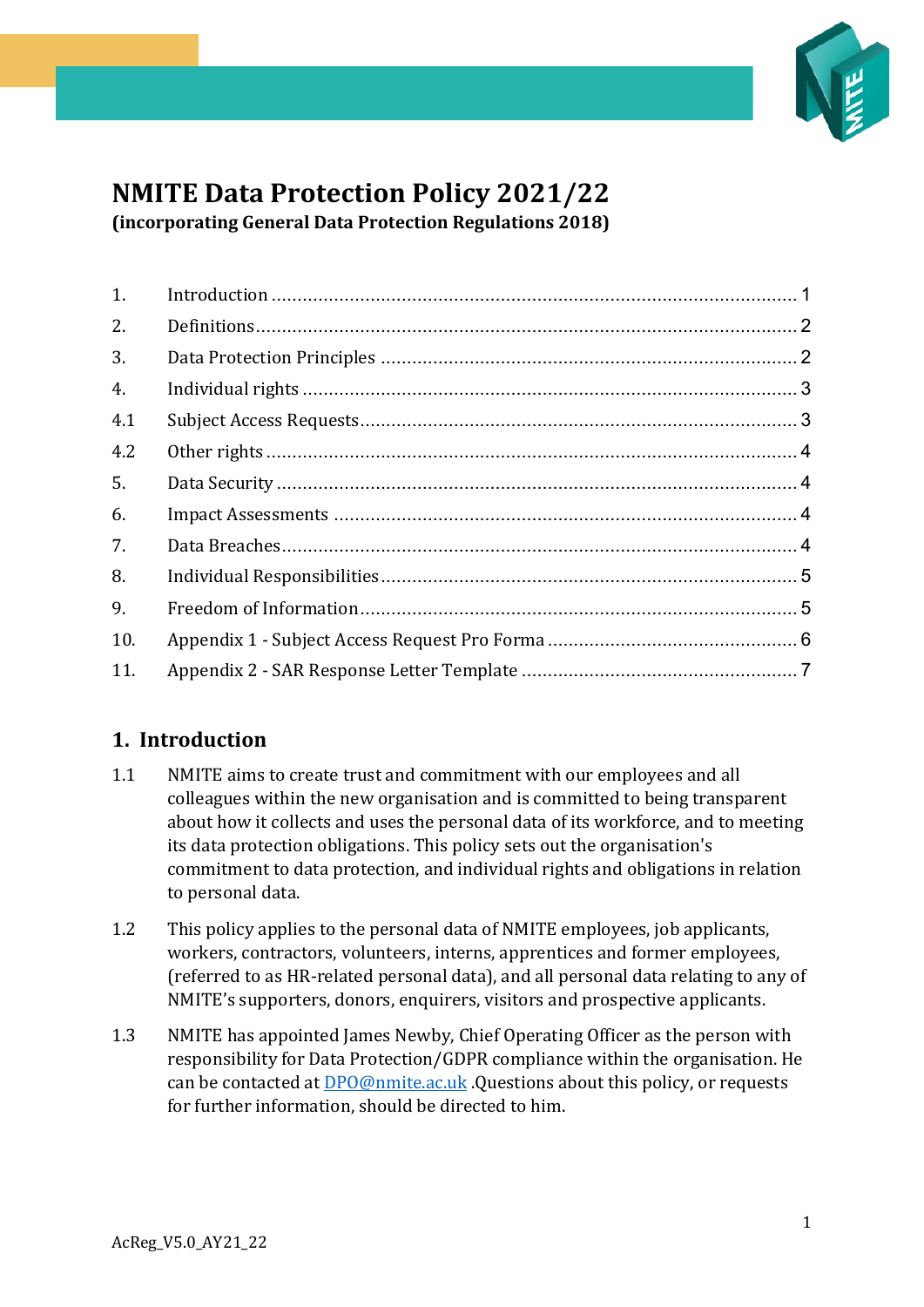

# <span id="page-1-0"></span>**2. Definitions**

"**Personal data"** is any information that relates to an individual who can be identified from that information. Processing is any use that is made of data, including collecting, storing, amending, disclosing, or destroying it.

**"Special categories of personal data"** means information about an individual's racial or ethnic origin, political opinions, religious or philosophical beliefs, trade union membership, health, sex life or sexual orientation and biometric data.

**"Criminal records data"** means information about an individual's criminal convictions and offences, and information relating to criminal allegations and proceedings.

## <span id="page-1-1"></span>**3. Data Protection Principles**

- 3.1 NMITE processes HR-related personal data in accordance with the following data protection principles:
	- i. NMITE processes personal data lawfully, fairly and in a transparent manner.<br>ii. NMITE collects personal data only for specified, explicit and legitimate purpo
	- NMITE collects personal data only for specified, explicit and legitimate purposes.
	- iii. NMITE processes personal data only where it is adequate, relevant, and limited to what is necessary for the purposes of processing.
- iv. NMITE keeps accurate personal data and takes all reasonable steps to ensure that inaccurate personal data is rectified or deleted without delay.
- v. NMITE keeps personal data only for the period necessary for processing.
- vi. NMITE adopts appropriate measures to make sure that personal data is secure and protected against unauthorised or unlawful processing, and accidental loss, destruction, or damage.
- 3.2 NMITE tells all categories of individuals the reasons for processing their personal data, how it uses such data and the legal basis for processing in its respective Privacy Notices. It will not process personal data of individuals for other reasons.
- 3.3 Where NMITE processes special categories of personal data or criminal records data to perform obligations or to exercise rights in employment law, this is done in accordance with a policy on special categories of data and criminal records data.
- 3.4 NMITE will update all personal data promptly if an individual advises that their information has changed or is inaccurate.
- 3.5 Personal data gathered during any interaction with NMITE is held in the individual's personnel file (in hard copy and/or electronic format and/or HR systems in relation to HR-related personal data), The periods for which NMITE holds any types of personal data are contained in its privacy notices to individuals.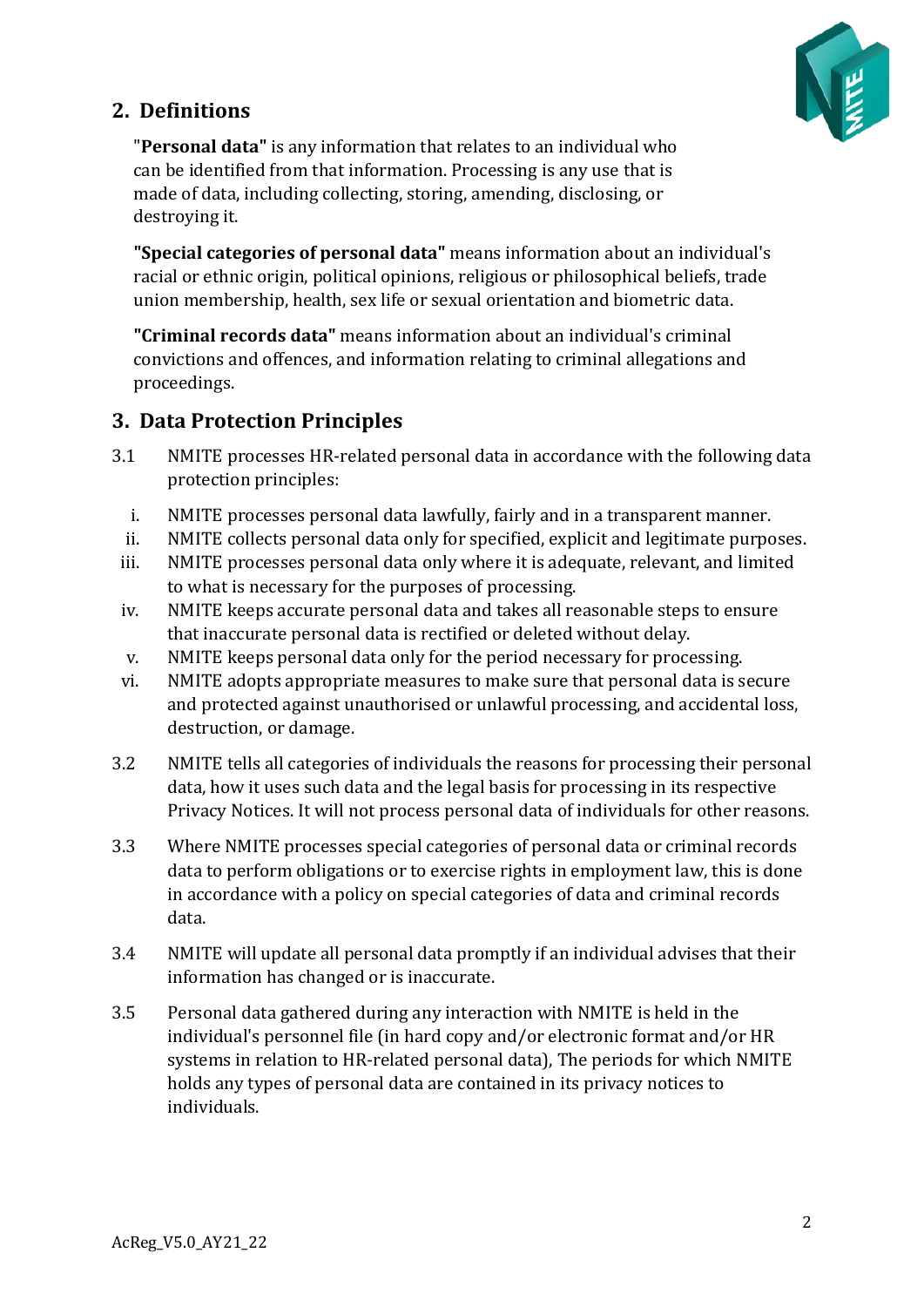

3.6 NMITE keeps a record of its processing activities in respect of personal data in accordance with the requirements of the General Data Protection Regulations (GDPR).

# <span id="page-2-0"></span>**4. Individual rights**

As a data subject, individuals have a number of rights in relation to their personal data.

#### <span id="page-2-1"></span>**4.1 Subject Access Requests**

- 4.1.1 Individuals have the right to make a subject access request. If an individual makes a subject access request, NMITE will tell them:
	- i. whether or not their data is processed and if so why, the categories of personal data concerned and the source of the data if it is not collected from the individual;
	- ii. to whom their data is or may be disclosed, and the safeguards that apply to such transfers;
	- iii. for how long their personal data is stored (or how that period is decided);
	- iv. their rights to rectification or erasure of data, or to restrict or object to processing;
	- v. their right to complain to the Information Commissioner if they think NMITE has failed to comply with their data protection rights; and
- vi. whether or not NMITE carries out automated decision-making and the logic involved in any such decision-making.
- 4.1.2 NMITE will also provide the individual with a copy of the personal data undergoing processing. This will normally be in electronic form if the individual has made a request electronically unless they agree otherwise.
- 4.1.3 To make a Subject Access Request, the individual should send the request, providing as much information as possible, and ideally via the pro forma provided as Appendix 1 to this Policy, to [DPO@nmite.ac.uk](mailto:DPO@nmite.ac.uk)
- 4.1.4 In all cases, NMITE will ask for proof of identification before the request can be processed. NMITE will inform the individual what is required to verify their identity and the documents it requires.
- 4.1.5 NMITE must provide the information requested without delay and at the latest within one calendar month, from the first day after the request was received. In exceptional cases, such as where NMITE processes large amounts of the individual's data, it may respond within three months of the date the request is received. In this situation NMITE must write to the individual within one month of receiving the original request to tell them if this is the case.
- 4.1.6 If a Subject Access Request is manifestly unfounded or excessive, NMITE is not obliged to comply with it. Alternatively, NMITE can agree to respond but will charge a fee, which will be based on the administrative cost of responding to the request. A subject access request is likely to be manifestly unfounded or excessive where it repeats a request to which NMITE has already responded.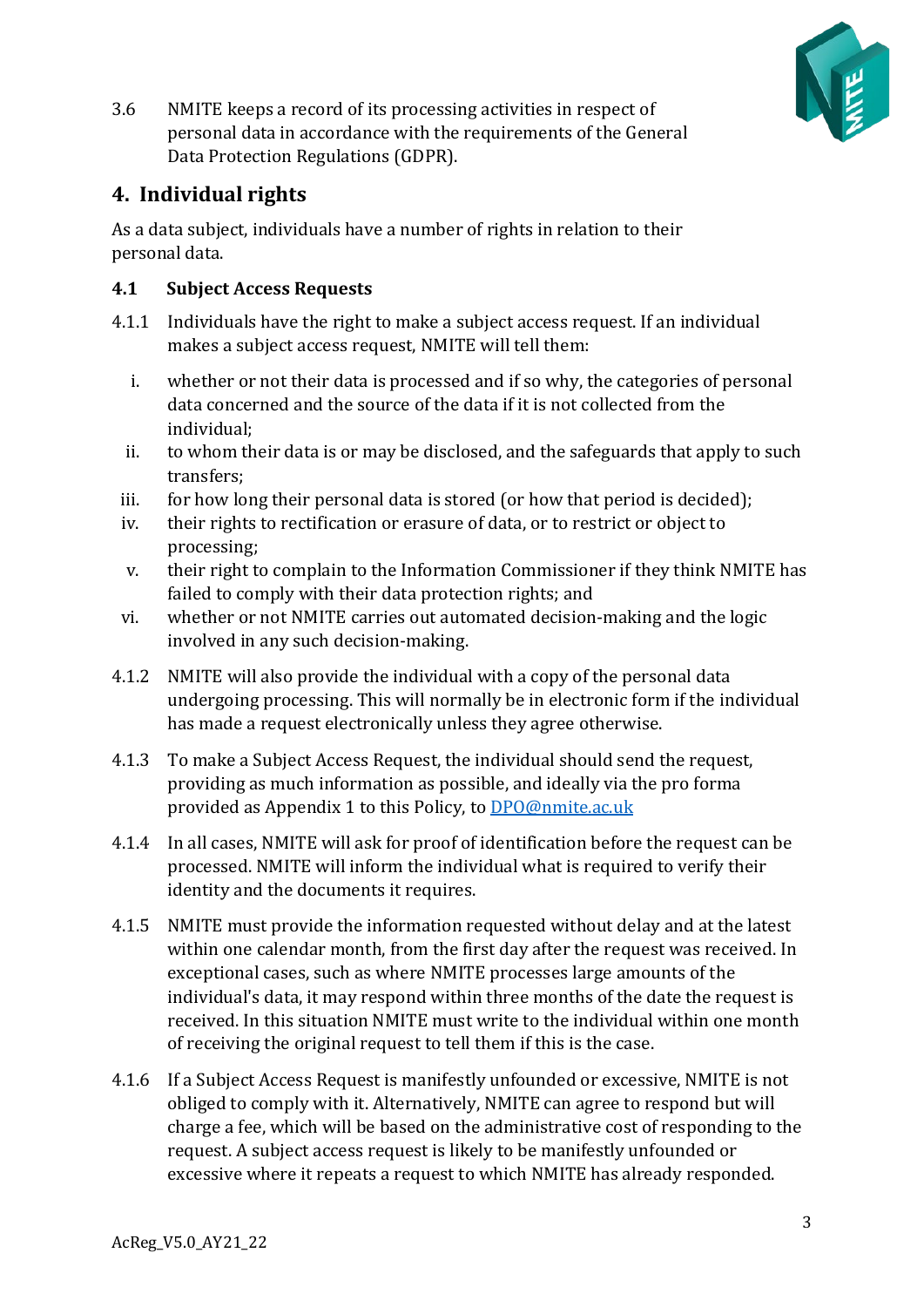

### <span id="page-3-0"></span>**4.2 Other rights**

- 4.2.1 Individuals have a number of other rights in relation to their personal data. They can require NMITE to:
	- i. rectify inaccurate data;
	- ii. stop processing or erase data that is no longer necessary for the purposes of processing;
- iii. stop processing or erase data if the individual's interests override the organisation's legitimate grounds for processing data (where NMITE relies on its legitimate interests as a reason for processing data);
- iv. stop processing or erase data if processing is unlawful;
- v. and,
- vi. stop processing data for a period if data is inaccurate or if there is a dispute about whether or not the individual's interests override the organisation's legitimate grounds for processing data.
- 4.2.2 To ask NMITE to take any of these steps, the individual should send their request to [DPO@nmite.ac.uk](mailto:DPO@nmite.ac.uk)

## <span id="page-3-1"></span>**5. Data Security**

- 5.1 NMITE takes the security of all personal data very seriously. NMITE has internal practices in place to protect personal data against loss, accidental destruction, misuse, or disclosure, and to ensure that data is not accessed, except by appropriate employees in the proper performance of their duties.
- 5.2 Where NMITE engages third parties to process personal data on its behalf, such parties do so on the basis of written instructions, are under a duty of confidentiality and are obliged to implement appropriate technical and organisational measures to ensure the security of data.

#### <span id="page-3-2"></span>**6. Impact Assessments**

Some of the processing that NMITE carries out may result in risks to privacy. Where processing would result in a high risk to individual's rights and freedoms, NMITE will carry out a Data Protection Impact Assessment to determine the necessity and proportionality of processing. This will include considering the purposes for which the activity is carried out, the risks for individuals and the measures that can be put in place to mitigate those risks.

## <span id="page-3-3"></span>**7. Data Breaches**

7.1 If NMITE discovers that there has been a breach regarding any personal data that poses a risk to the rights of individuals, it will report it to the Information Commissioner (ICO) within 72 hours of discovery. NMITE will tell affected individuals that there has been a breach and provide them with information about its likely consequences and the mitigation measures it has taken. The Academic Registrar is the registered contact with the ICO for NMITE.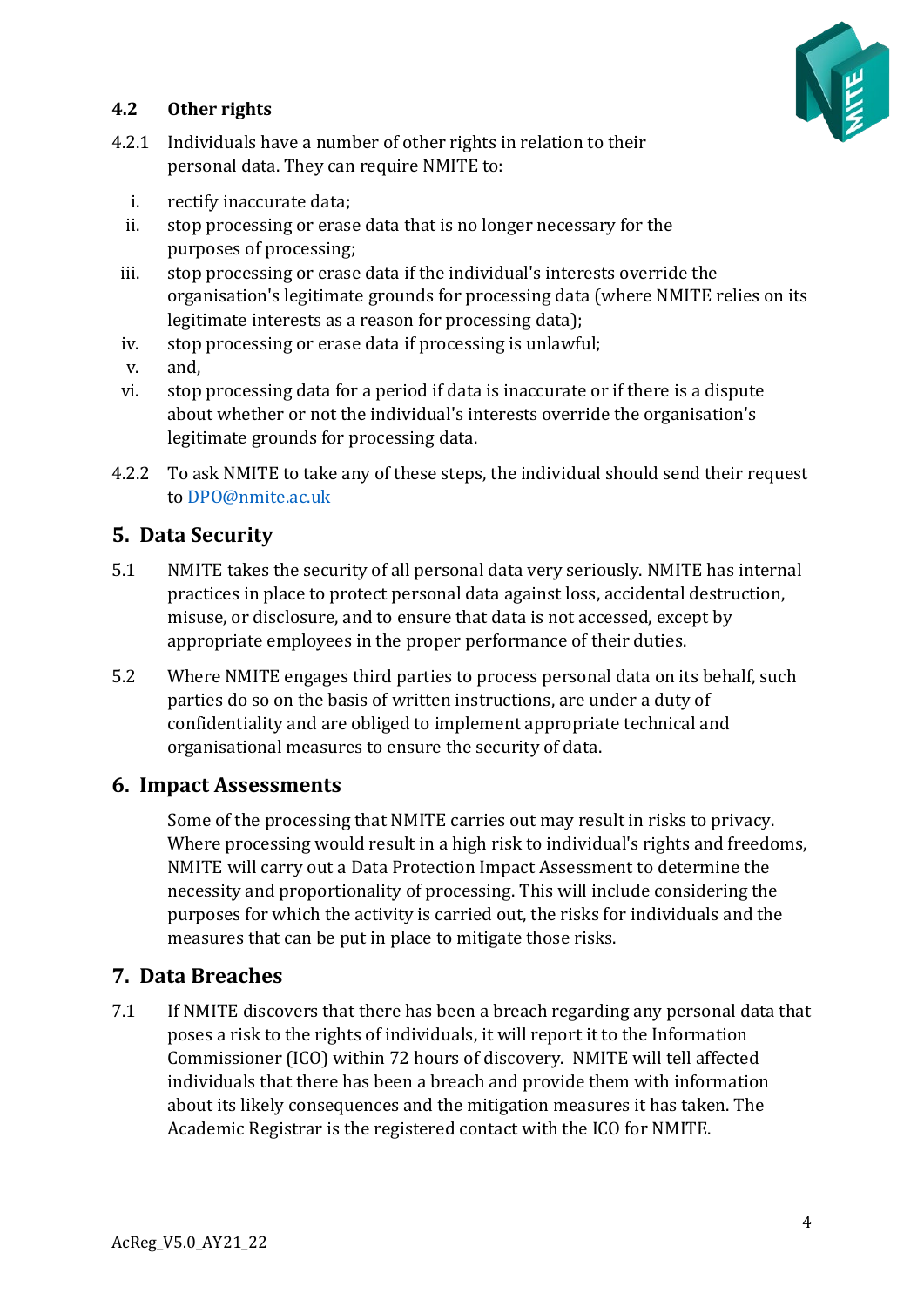

- 7.2 Any individual associated with NMITE in any capacity who believes there may have been a Data Breach must contact the Data Protection Officer immediately, [DPO@nmite.ac.uk](mailto:DPO@nmite.ac.uk)
- 7.3 Further details about NMITE's security procedures can be found in its IT and Data Security Policy.

## <span id="page-4-0"></span>**8. Individual Responsibilities**

- 8.1 Individuals are responsible for helping NMITE keep their personal data up to date. Individuals should let NMITE know as soon as practicable if data provided to NMITE changes, for example if an individual moves house or changes their bank details.
- 8.2 Individuals may have access to the personal data of other individuals in the course of their employment, contract, volunteer period, internship, or apprenticeship, and they are instructed to comply with all of the following requirements:
	- i. to access only data that, they have authority to access and only for authorised purposes;
	- ii. not to disclose data except to individuals (whether inside or outside the organisation) who have appropriate authorisation;
	- iii. to keep data secure (for example by complying with rules on access to premises, computer access, including password protection, and secure file storage and destruction);
	- iv. not to remove personal data, or devices containing or that can be used to access personal data, from the organisation's premises without adopting appropriate security measures (such as encryption or password protection) to secure the data and the device;
	- v. to report any concerns regarding data security to the Academic Registrar immediately; and,
- vi. not to store personal data on local drives or on personal devices that are used for work purposes.
- 8.3 Please note: Failure to observe these requirements may amount to a disciplinary offence, which will be dealt with under NMITE's disciplinary procedures. Significant or deliberate breaches of this policy, such as accessing data without authorisation or a legitimate reason to do so, may constitute gross misconduct and could lead to dismissal without notice.

## <span id="page-4-1"></span>**9. Freedom of Information**

For details regarding making a Freedom of Information Request to NMITE please refer to NMITE's Freedom of Information Policy*.*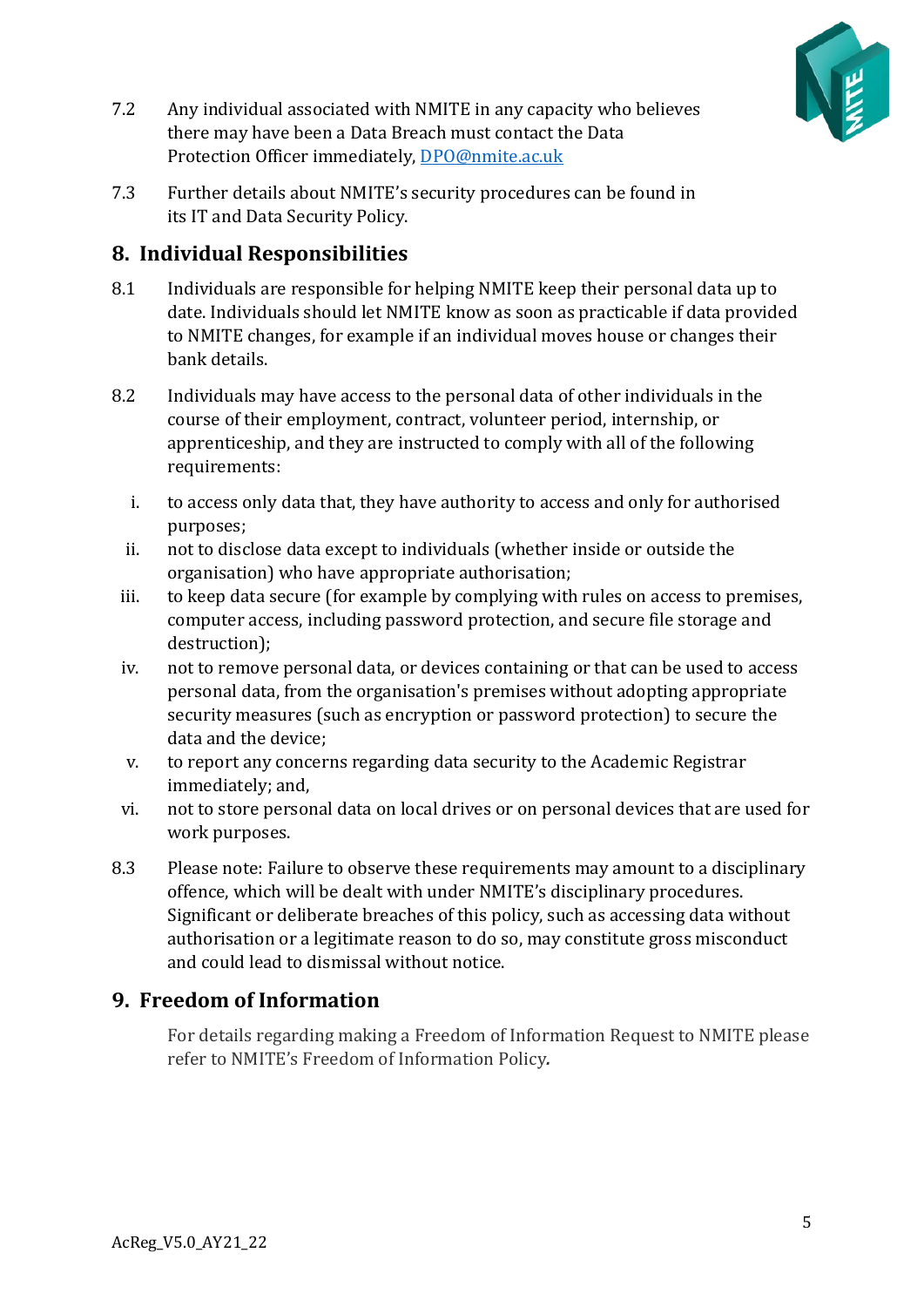# VE

# <span id="page-5-0"></span>**10. Appendix 1 - Subject Access Request Pro Forma**

[Your full address] [Phone number] [The date]

Data Protection Lead **NMITE** 

To whom it may concern

## **Subject Access Request**

[Your full name and address and any other details to help identify you and the data you want.]

Please supply the data about me that I am entitled to under data protection law relating to: [give specific details of the data you want]

For example:

- − my personnel file
- − emails between 'person A' and 'person B' (eg; from 1 June 2017 to 1 Sept 2017)
- − my records (between xxxx and xxxx) held by NMITE
- − CCTV camera situated at ('location E') on (insert date) between (insert times)

If you need any more data from me, please let me know as soon as possible.

Yours faithfully

[Signature]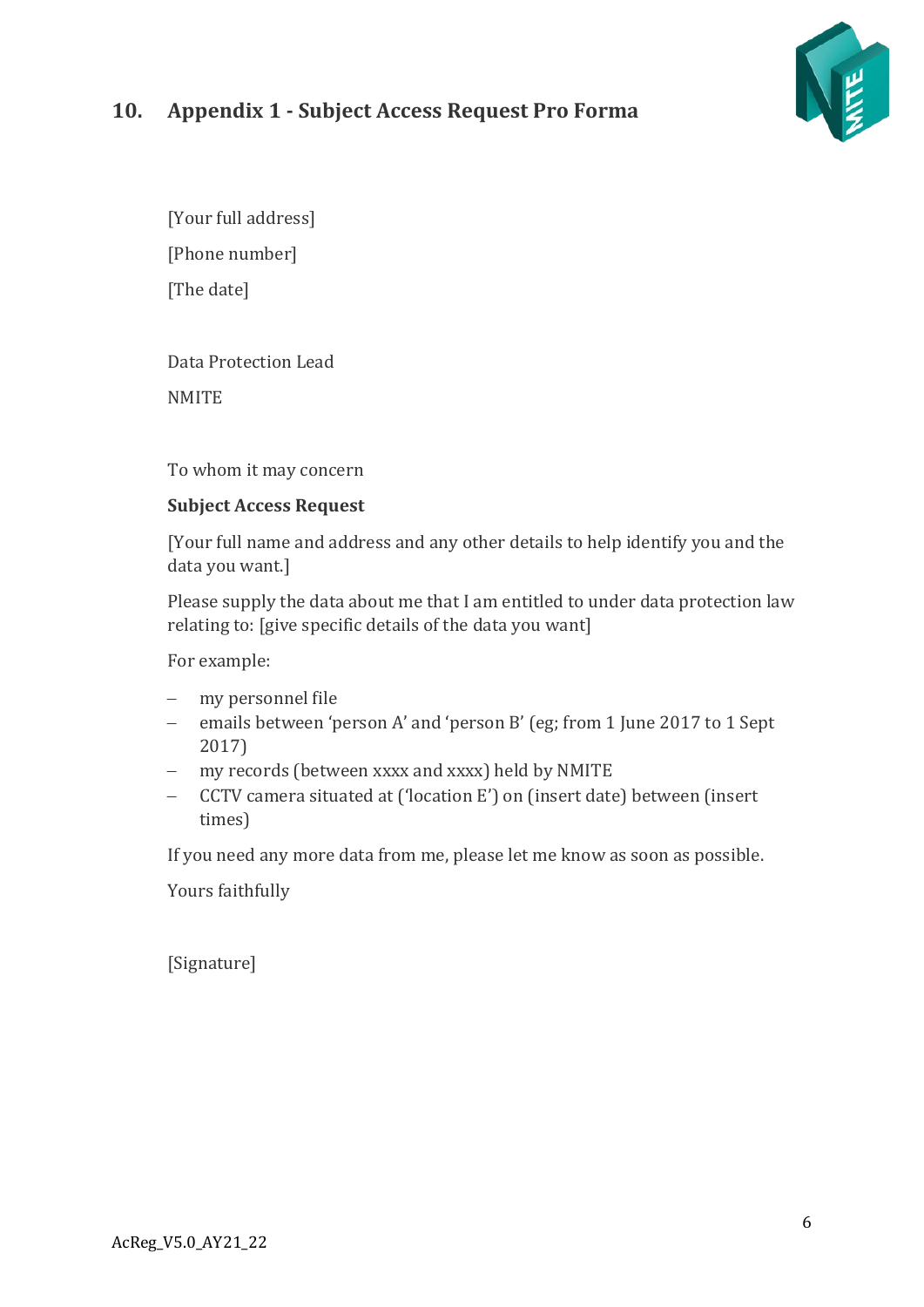

# <span id="page-6-0"></span>**11. Appendix 2 - SAR Response Letter Template**

[Recipient's name]

[Recipient's address]

[Recipient's town]

[Recipient's postcode]

[Date]

Dear [Individual's Name]

Thank you for your email on [date], making a request for your personal data. We confirm that we process the following information about you:

*[List categories of personal data.]* 

We process this information to *[specify the purposes for processing].* 

This data was obtained from *[specify any third party from whom data was obtained, e.g. external benefit provider].*

Your information is shared internally with *[WHO HAS ACCESS]* and we do not transfer your data to countries outside the United Kingdom.

We will hold your personal data for [*set out various retention schedule].*

As a data subject, you have a number of additional rights in relation to your data. You can:

- − require us to change incorrect or incomplete data;
- − require us to delete or stop processing your data in certain circumstances, for example where the data is no longer necessary for the purposes of processing; and
- − object to the processing of your data where the organisation relies on its legitimate interests as the legal ground for processing.

If you would like to exercise any of these rights, please contact our Data Protection Officer at [DPO@nmite.ac.uk](mailto:DPO@nmite.ac.uk) or telephone 01432 371111

If you believe that the organisation has not complied with your data protection rights, you can complain to the Information Commissioner [\(www.ico.org.uk\)](http://www.ico.org.uk/) .

We enclose a copy of the information requested *[provide information on format and any security features].*